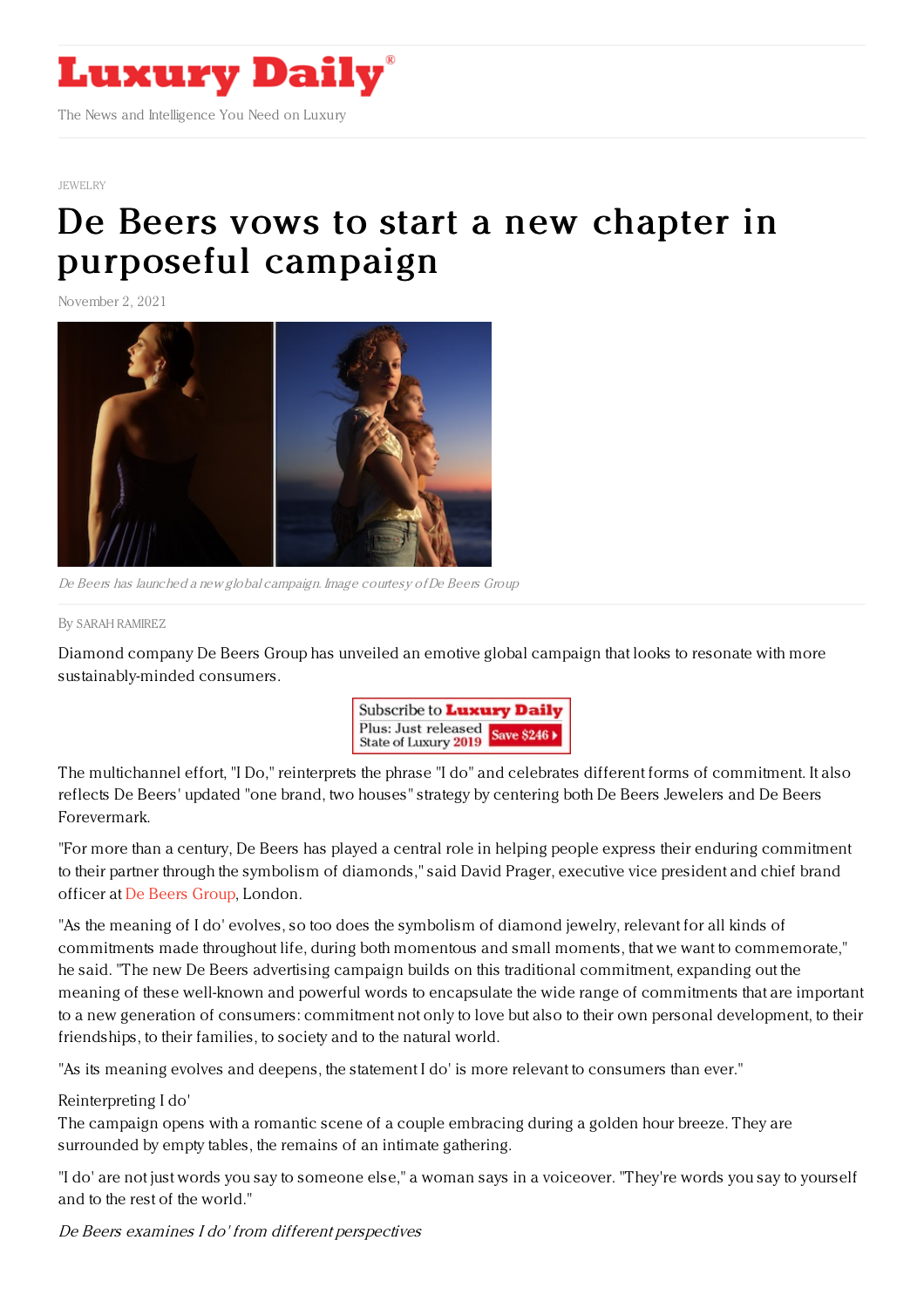A montage begins, showing a graduate in a cap and gown overlooking a city and another couple in the back of a taxicab. Other scenes show a father holding his infant son and a group of friends walking along the beach.

"I do' is not just saying yes," the narrator continues. "It's sometimes more about saying no."

Looking beyond the romantic and heterosexual relationships often at the center of diamond campaigns, the montage features a diverse cast and relationships with friends, oneself, families and LGBTQ+ couples.

"I do' is loving and celebrating yourself in every possible way," the narrator explains. "It's more than an answer it's a promise.

"Staying faithful to yourself, for better or for worse, for now and forever."

Other scenes include a young woman relishing the joy of a new dress and perhaps newfound freedom and a young couple at a school dance, in addition to more couples passionately embracing and locking lips.

"Today we see a new generation of consumers who wish to communicate a wider commitment: a commitment to their own personal development, to their friendships, to their families, to society and to the natural world," said Bruce Cleaver, CEO of De Beers Group, London.

"The meaning of I do' has expanded and it's more relevant than ever and diamonds have a broader spectrum of meaning than ever before."



A DIAMOND IS FOREVER

debeers.com

Multiple diamond jewelry collections are featured in the new campaign. Image courtesy ofDe Beers Group

The closing scene shows a young woman, independent and powerful, staring into the camera. She is riding a horse as the sun sets.

Much of the campaign is shot outdoors in forests, fields and by the water in a subtle nod to the evolving importance of nature in the De Beers' brand. This also underscores the jeweler's commitment to communities around the world, a theme increasingly highlighted in De Beers' marketing efforts.

"It encapsulates the essence of our brand's purpose and enables consumers to interact with it in new ways as it aims to take a traditional statement representing commitment and symbolized through diamonds to a bold new place to communicate what the brand stands for," Mr. Prager said. "For the first time both jewelry houses, De Beers Jewellers and De Beers Forevermark are featured together in the same powerful campaign marking the shift to a unified,

## To never stop committing to myself and to the rest of the world.